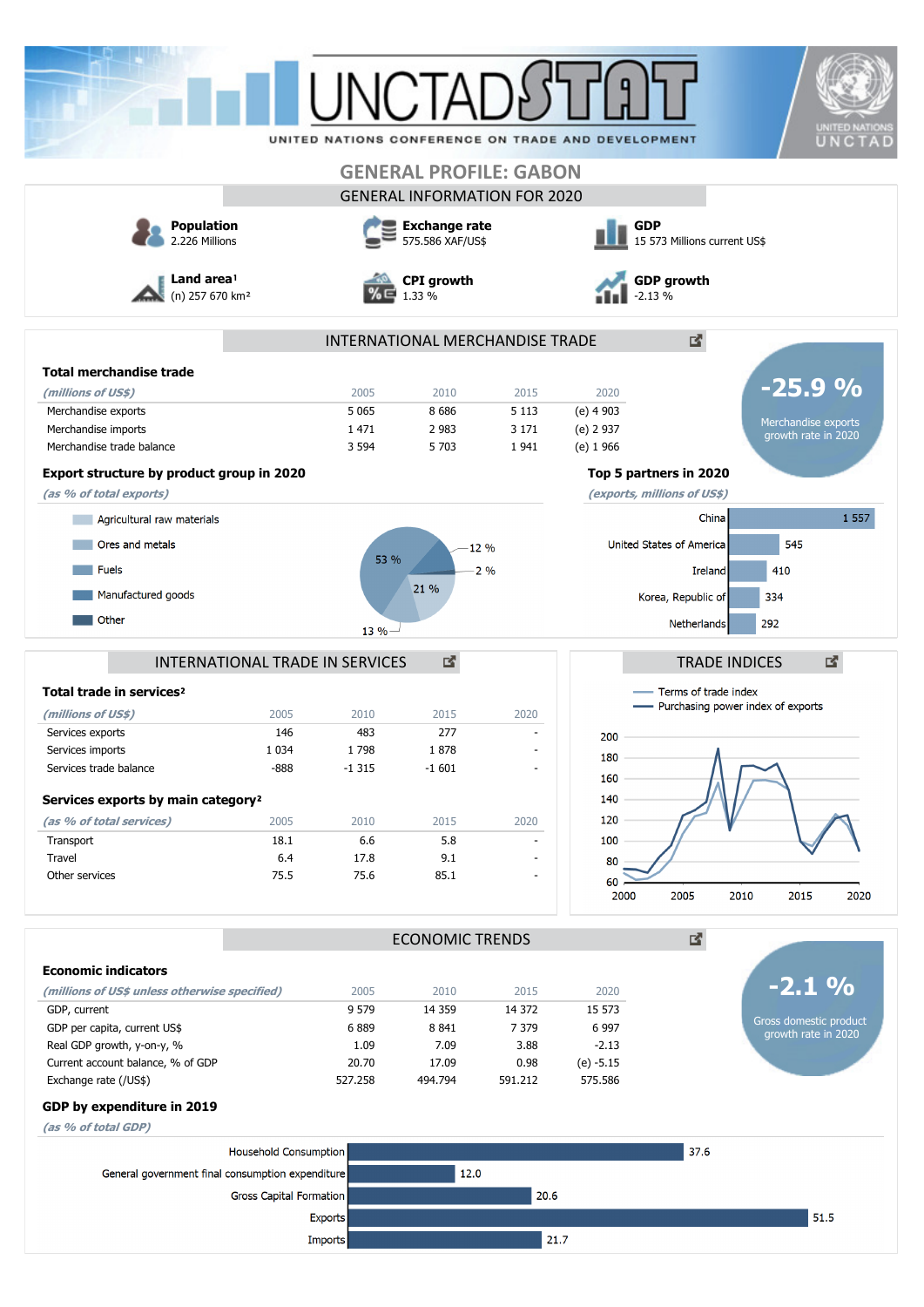

|                                                                    | CUUZ      | ZUI U                | CT07    | ZUZU     | VIV <i>LJ</i> 70                                   |
|--------------------------------------------------------------------|-----------|----------------------|---------|----------|----------------------------------------------------|
| Merchant fleet, national flag (thousands of DWT)                   | 8         | 9                    | 407     | 608      |                                                    |
| Liner shipping connectivity index (maximum $2006 = 100$ for China) | $\cdot$ . | 10.95                | 10.02   | 13.25    | Share of the total world<br>merchant fleet in 2020 |
| Container port throughput (TEU)                                    | $\cdot$ . |                      |         |          |                                                    |
| <b>Information economy indicators</b>                              |           |                      |         |          |                                                    |
| (as % of)                                                          | 2005      | 2010                 | 2015    | 2020     |                                                    |
| Share of ICT goods, % of total exports                             | 0.03      | $\ddot{\phantom{0}}$ | $\cdot$ | $\cdot$  |                                                    |
| Share of ICT goods, % of total imports                             | 3.73      | $\cdot$ .            |         | $\cdots$ |                                                    |
| Share of workforce involved in the ICT sector                      | $\cdots$  | $\cdot$ .            |         | $\cdots$ |                                                    |
|                                                                    |           |                      |         |          |                                                    |